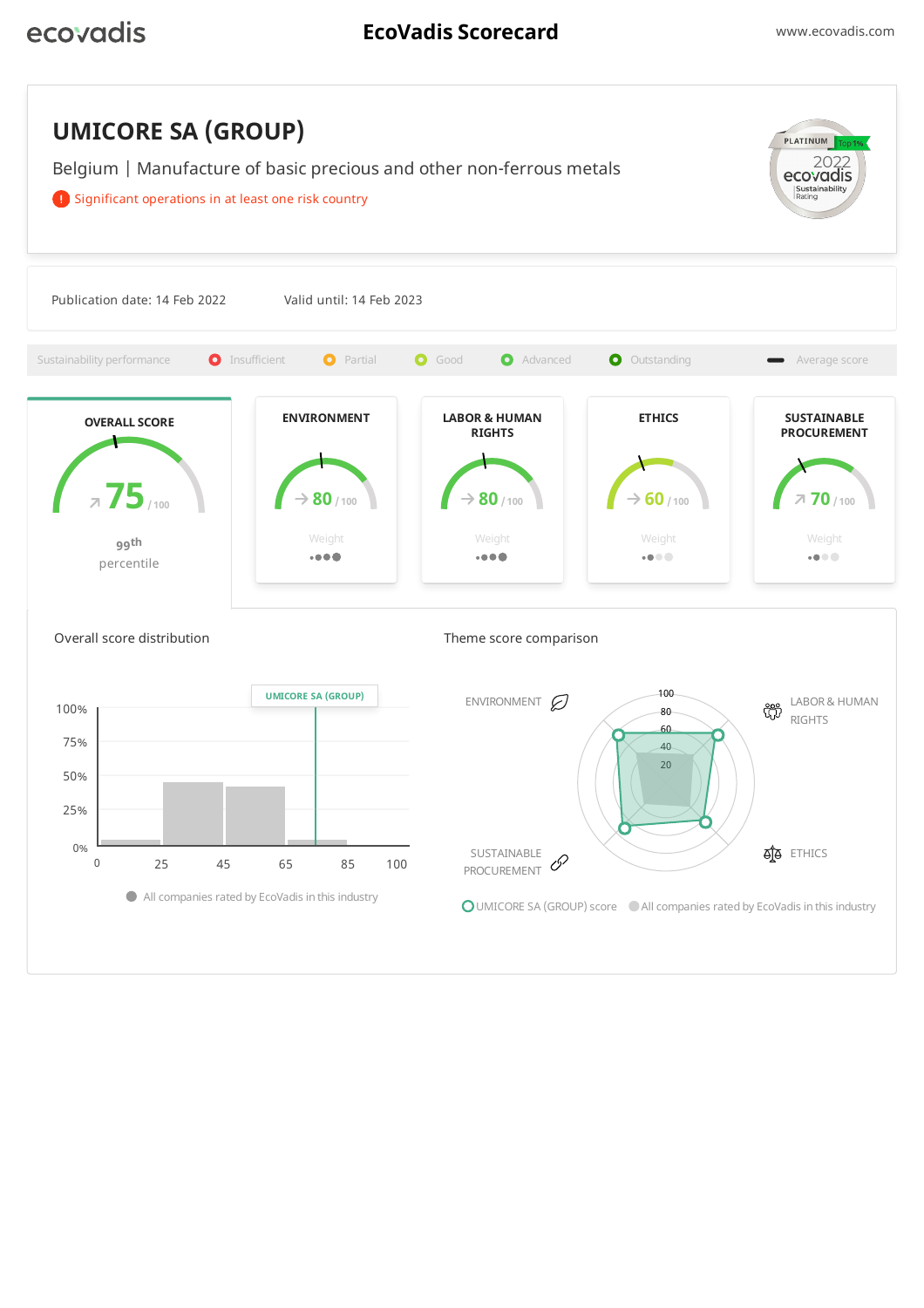# **Strengths and Improvement Areas**

| Environment<br>Weight                                                                                                                                                         |  |
|-------------------------------------------------------------------------------------------------------------------------------------------------------------------------------|--|
| Strengths (46)                                                                                                                                                                |  |
| <b>Policies</b>                                                                                                                                                               |  |
| Strengths                                                                                                                                                                     |  |
| Quantitative objectives set on energy consumption & GHGs                                                                                                                      |  |
| Environmental policy on materials, chemicals & waste                                                                                                                          |  |
| Environmental policy on local & accidental pollution                                                                                                                          |  |
| Environmental policy on water                                                                                                                                                 |  |
| Environmental policy on energy consumption & GHGs                                                                                                                             |  |
| Endorsement of the Science Based Targets initiative - Committed                                                                                                               |  |
| Comprehensive policy on a majority of environmental issues                                                                                                                    |  |
| Endorsement of external initiative on environmental issues [e.g. The International Platinum Group Metals Association (IPA), Cobalt institute, Fachvereinigung<br>Edelmetalle] |  |
| Endorsement of the United Nations Global Compact (UNGC)                                                                                                                       |  |
| <b>Actions</b>                                                                                                                                                                |  |
| Strengths                                                                                                                                                                     |  |
| Company wide work processes for labeling, storing, handling and transporting hazardous goods                                                                                  |  |
| Fuel switch to achieve higher energy efficiency and/or lower carbon emission intensity                                                                                        |  |
| Training of employees on energy conservation/climate actions                                                                                                                  |  |
| Purchase and/or generation of renewable energy                                                                                                                                |  |
| Company-specific emergency preparedness and response procedure regarding local pollution                                                                                      |  |
| Measures to detect and/or eliminate accidental water contamination (e.g. groundwater, surface water)                                                                          |  |
| Reduction of carbon emissions in transportation                                                                                                                               |  |
| Improvement of energy efficiency through technology or equipment upgrades                                                                                                     |  |
| Registration of substances to the ECHA                                                                                                                                        |  |
| Measures to restore ecosystem after installation or dismantling of equipment                                                                                                  |  |
| Monitoring of pollutant concentrations into waste gas (e.g. VOC, heavy metals, NOx, SOx)                                                                                      |  |
| On-site wastewater treatment unit                                                                                                                                             |  |
| Use of waste heat recovery system(s) or combined heat and power unit(s)                                                                                                       |  |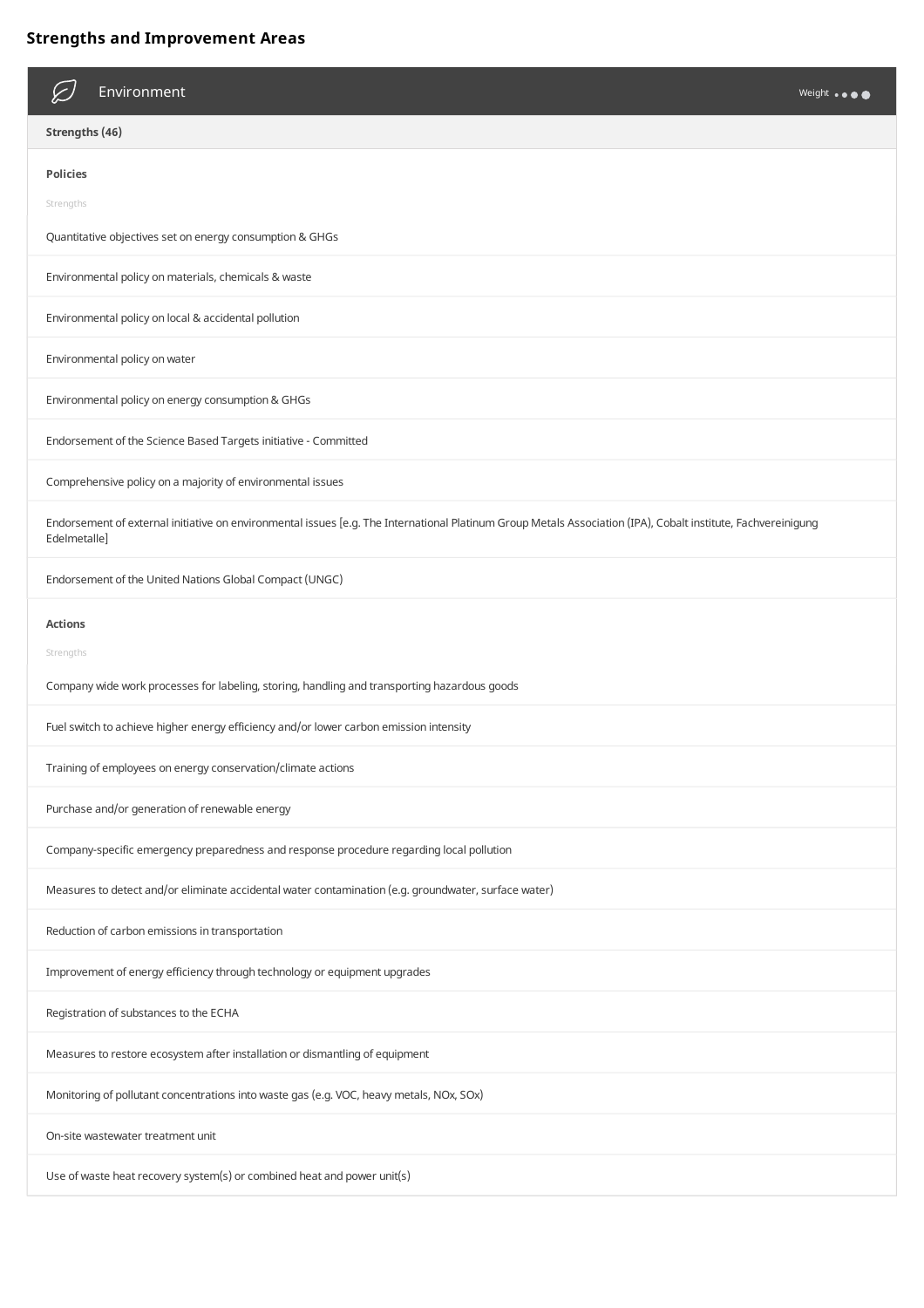| Measures to treat waste gas or reduce air pollutants emissions                 |  |  |
|--------------------------------------------------------------------------------|--|--|
| Formal measures implemented to avoid road congestion at construction/work site |  |  |
| Monitoring of noise level                                                      |  |  |
| Provision of safety data sheets (SDS) adapted for the REACH regulation         |  |  |
| Performed analysis of substances within the scope of REACH                     |  |  |
| Regular soil testing for heavy metal contamination                             |  |  |
| Material scrap recycled                                                        |  |  |
| Closed-loop water cooling system in place                                      |  |  |
| Measures to reuse or recycle waste                                             |  |  |
| Measures to avoid emissions of dust or particles                               |  |  |
| Measures implemented to reduce pollutants discharged into water                |  |  |
| ISO 14001 certified on more than 81% of operational sites                      |  |  |
| <b>Results</b>                                                                 |  |  |
| Strengths                                                                      |  |  |
| Reporting in accordance with GRI Standards (option "Core")                     |  |  |
| Reporting on total water consumption                                           |  |  |
| Reporting on total weight of non-hazardous waste                               |  |  |
| Reporting on total weight of hazardous waste                                   |  |  |
| Materiality analysis in sustainability reporting                               |  |  |
| External assurance of sustainability reporting                                 |  |  |
| Company communicates progress towards the Sustainable Development Goals (SDGs) |  |  |
| Reporting on scope 2 GHG emissions                                             |  |  |
| Reporting on scope 1 GHG emissions                                             |  |  |
| Company reports to CDP                                                         |  |  |
| Exceptional reporting on environmental issues                                  |  |  |
| Reporting on total energy consumption                                          |  |  |
| <b>Improvement Areas (3)</b>                                                   |  |  |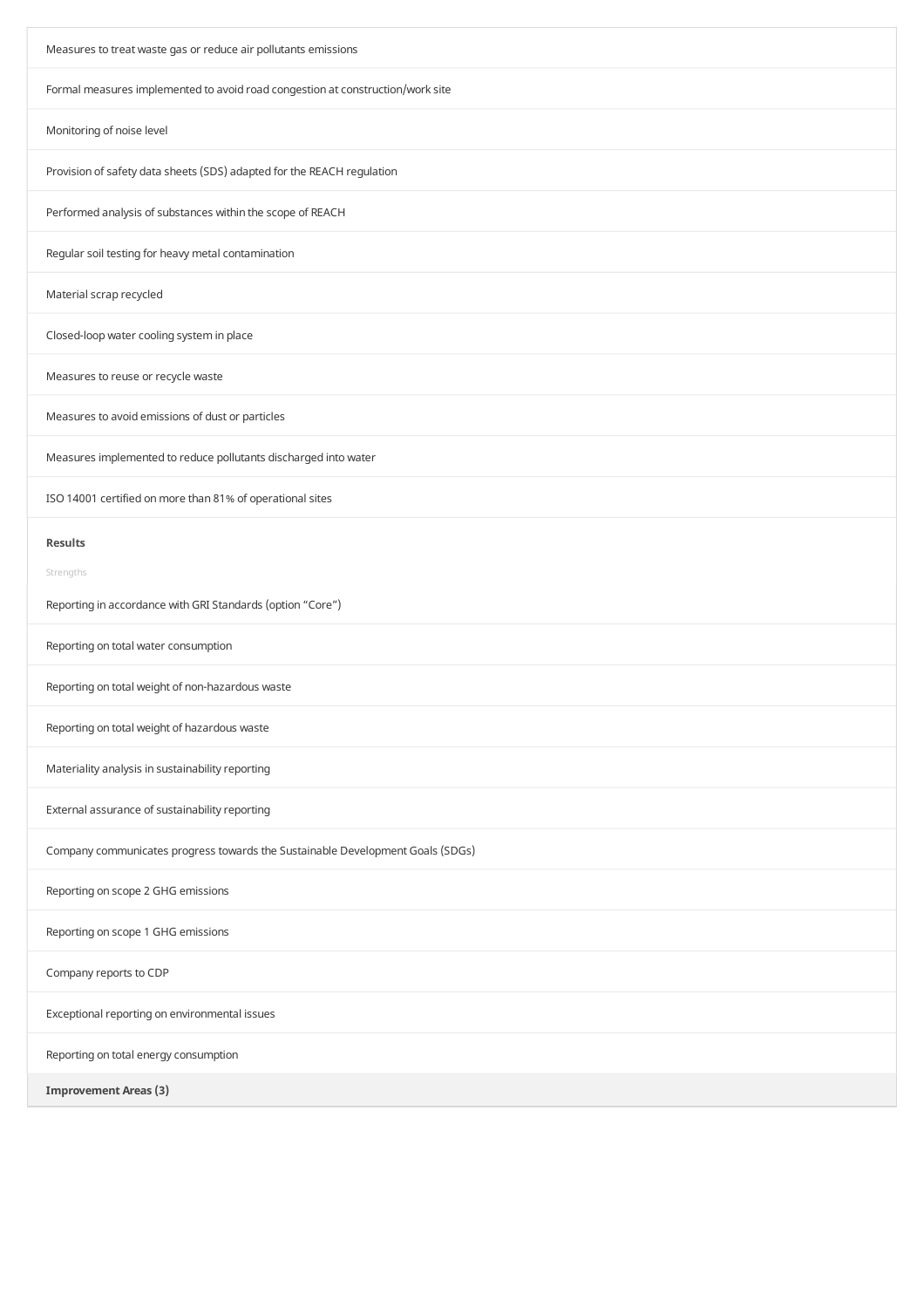| <b>Results</b>                                                                                                                                      |                                                                                                                                                                                                            |
|-----------------------------------------------------------------------------------------------------------------------------------------------------|------------------------------------------------------------------------------------------------------------------------------------------------------------------------------------------------------------|
| Priority                                                                                                                                            | Improvement Areas                                                                                                                                                                                          |
| Medium                                                                                                                                              | The 360° Watch has identified at least one significant controversy, fine or penalty regarding environmental issues in the last five years (see news with<br>red downward arrow in the 360° Watch section). |
| <b>Medium</b>                                                                                                                                       | The 360° Watch has identified at least one significant adverse report regarding local and/or accidental pollution.                                                                                         |
| The 360° Watch has identified at least one significant adverse report regarding customer health safety. [public health and safety]<br><b>Medium</b> |                                                                                                                                                                                                            |
|                                                                                                                                                     |                                                                                                                                                                                                            |
| <u>၀၀၀</u><br>Un                                                                                                                                    | Labor & Human Rights<br>Weight                                                                                                                                                                             |

| -0-                                                                                                                                                                                   |
|---------------------------------------------------------------------------------------------------------------------------------------------------------------------------------------|
| Strengths (53)                                                                                                                                                                        |
| <b>Policies</b>                                                                                                                                                                       |
| Strengths                                                                                                                                                                             |
| Labor & human rights policy on diversity, discrimination & harassment                                                                                                                 |
| Labor & human rights policy on child labor, forced labor & human trafficking                                                                                                          |
| Labor & human rights policy on career management & training                                                                                                                           |
| Labor & human rights policy on social dialogue                                                                                                                                        |
| Labor & human rights policy on working conditions                                                                                                                                     |
| Labor & human rights policy on employee health & safety                                                                                                                               |
| Standard policy on a majority of labor or human rights issues                                                                                                                         |
| Health and safety policy also covers subcontractors working on the company premises                                                                                                   |
| Endorsement of external initiative on labor or human rights issues [i.e. The International Platinum Group Metals Association (IPA), Cobalt institute, Fachvereinigung<br>Edelmetalle] |
| Endorsement of the United Nations Global Compact (UNGC)                                                                                                                               |
| <b>Actions</b>                                                                                                                                                                        |
| Strengths                                                                                                                                                                             |
| 41-60% of operational facilities ISO 45001 certified                                                                                                                                  |
| Measures to promote gender and/or minority inclusion in the workplace                                                                                                                 |
| Additional leave beyond standard vacation days                                                                                                                                        |
| Remuneration process (e.g. salary grid, procedure for salary advancement) communicated to employees                                                                                   |
| Employee satisfaction survey                                                                                                                                                          |
| Bonus scheme related to company performance                                                                                                                                           |
| Collective agreement on diversity, discrimination, and/or harassment                                                                                                                  |
| Collective agreement on training & career management                                                                                                                                  |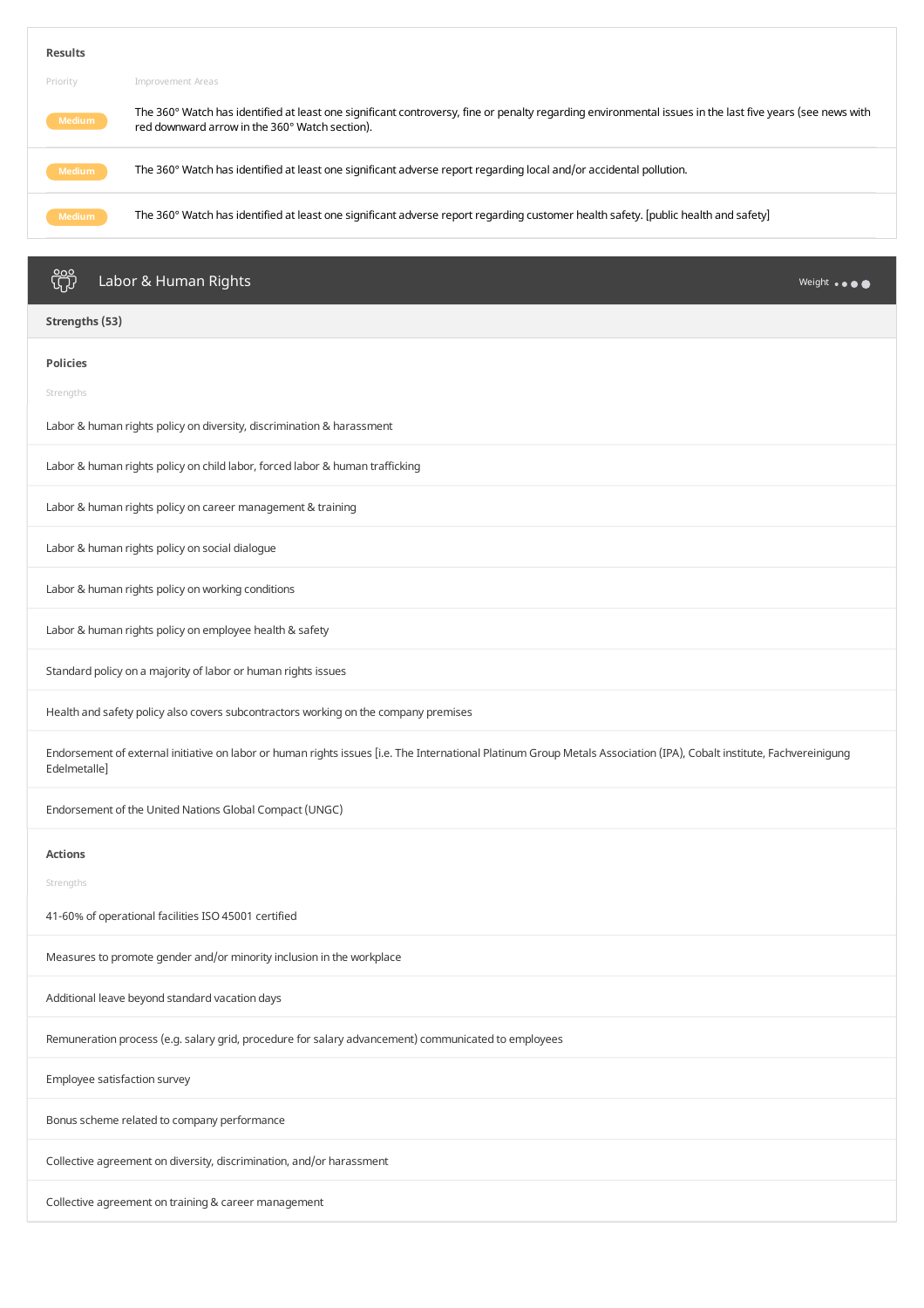| Collective agreement on working conditions                                                                             |  |  |
|------------------------------------------------------------------------------------------------------------------------|--|--|
| Collective agreement on employees' health & safety                                                                     |  |  |
| Flexible organization of work available to employees (e.g. remote work, flexitime)                                     |  |  |
| Health care coverage of employees in place                                                                             |  |  |
| Risk assessments performed to identify operations exposed to potential child labor, forced labor and human trafficking |  |  |
| Whistleblower procedure on discrimination and harassment                                                               |  |  |
| Awareness training regarding diversity, discrimination, and/or harassment                                              |  |  |
| Training on health and safety issues for subcontractors working on the company premises                                |  |  |
| Employee representatives or employee representative body (e.g. works council)                                          |  |  |
| Internal audits on health & safety issues                                                                              |  |  |
| Measures for the integration of senior employees                                                                       |  |  |
| Provision of protective equipment to all impacted employees                                                            |  |  |
| Employee health & safety detailed risk assessment                                                                      |  |  |
| Transparent recruitment process communicated clearly and formally to all candidates                                    |  |  |
| Measures to prevent discrimination during recruitment phase                                                            |  |  |
| Regular assessment (at least once a year) of individual performance                                                    |  |  |
| Interactive session with employees regarding working conditions                                                        |  |  |
| Active preventive measures for stress and noise                                                                        |  |  |
| Mandatory health check-up for employees                                                                                |  |  |
| Official measures promoting career mobility                                                                            |  |  |
| Provision of skills development training                                                                               |  |  |
| Joint labor management health & safety committee in operation                                                          |  |  |
| Setting of individual career plan for all employees                                                                    |  |  |
| European Works Council in place                                                                                        |  |  |
| Training of relevant employees on health & safety risks and best working practices                                     |  |  |
| <b>Results</b>                                                                                                         |  |  |
| Strengths                                                                                                              |  |  |
| Reporting in accordance with GRI Standards (option "Core")                                                             |  |  |
| Reporting on average training hours per employee                                                                       |  |  |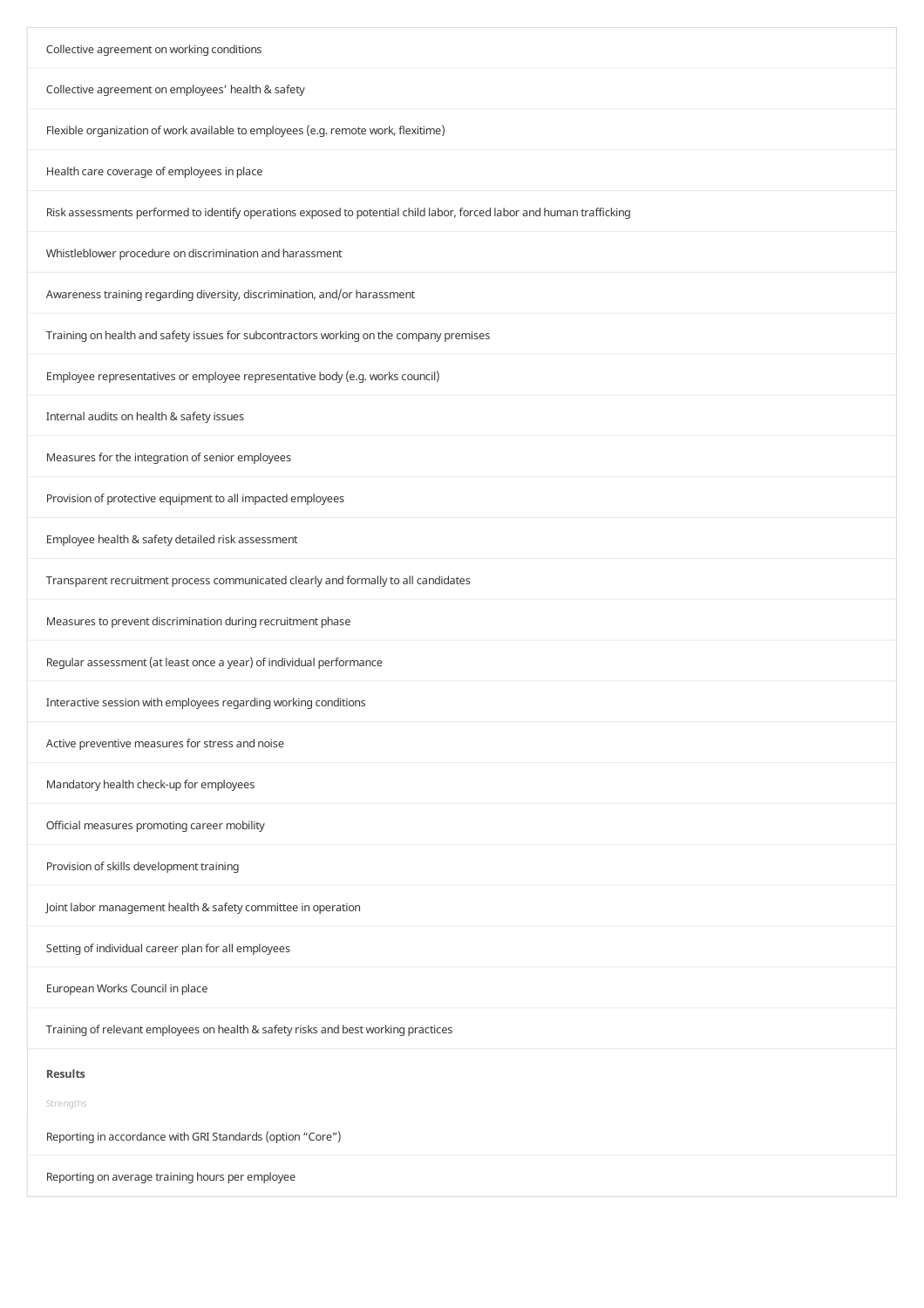| Reporting on the percentage of workers from minority groups and/or vulnerable workers in top executive positions |                                                                                                                                                                                                                     |  |
|------------------------------------------------------------------------------------------------------------------|---------------------------------------------------------------------------------------------------------------------------------------------------------------------------------------------------------------------|--|
|                                                                                                                  | Materiality analysis in sustainability reporting                                                                                                                                                                    |  |
|                                                                                                                  | External assurance of sustainability reporting                                                                                                                                                                      |  |
|                                                                                                                  | Company communicates progress towards the Sustainable Development Goals (SDGs)                                                                                                                                      |  |
|                                                                                                                  | Reporting on the percentage of women in top executive positions                                                                                                                                                     |  |
|                                                                                                                  | Comprehensive reporting on labor and human rights issues                                                                                                                                                            |  |
|                                                                                                                  | Reporting on accident severity rate                                                                                                                                                                                 |  |
| Reporting on accident frequency rate                                                                             |                                                                                                                                                                                                                     |  |
| <b>Improvement Areas (3)</b>                                                                                     |                                                                                                                                                                                                                     |  |
| <b>Policies</b>                                                                                                  |                                                                                                                                                                                                                     |  |
| Priority                                                                                                         | Improvement Areas                                                                                                                                                                                                   |  |
| Low                                                                                                              | No quantitative target on labor and human rights issues                                                                                                                                                             |  |
| <b>Results</b>                                                                                                   |                                                                                                                                                                                                                     |  |
| Priority                                                                                                         | Improvement Areas                                                                                                                                                                                                   |  |
| <b>Medium</b>                                                                                                    | The 360° Watch has identified at least one significant controversy, fine or penalty regarding labor and human rights issues in the last five years (see<br>news with red downward arrow in the 360° Watch section). |  |
| <b>Medium</b>                                                                                                    | The 360° Watch has identified at least one significant adverse report regarding employee health and safety.                                                                                                         |  |
|                                                                                                                  |                                                                                                                                                                                                                     |  |

| ॺऻॗऀढ़<br>Ethics                                                                                                                                                  | Weight $\bullet \bullet \bullet \bullet$ |
|-------------------------------------------------------------------------------------------------------------------------------------------------------------------|------------------------------------------|
| Strengths (28)                                                                                                                                                    |                                          |
| <b>Policies</b>                                                                                                                                                   |                                          |
| Strengths                                                                                                                                                         |                                          |
| Policy on fraud                                                                                                                                                   |                                          |
| Policy on conflict of interest                                                                                                                                    |                                          |
| Disciplinary sanctions to deal with policy violations                                                                                                             |                                          |
| Policy on information security                                                                                                                                    |                                          |
| Policies on corruption                                                                                                                                            |                                          |
| Policy on anticompetitive practices                                                                                                                               |                                          |
| Dedicated responsibility for ethics issues                                                                                                                        |                                          |
| Endorsement of external initiative on ethics issues [e.g The International Platinum Group Metals Association (IPA), Fachvereinigung Edelmetalle,Cobalt institute] |                                          |
| Comprehensive policies on ethics issues                                                                                                                           |                                          |
|                                                                                                                                                                   |                                          |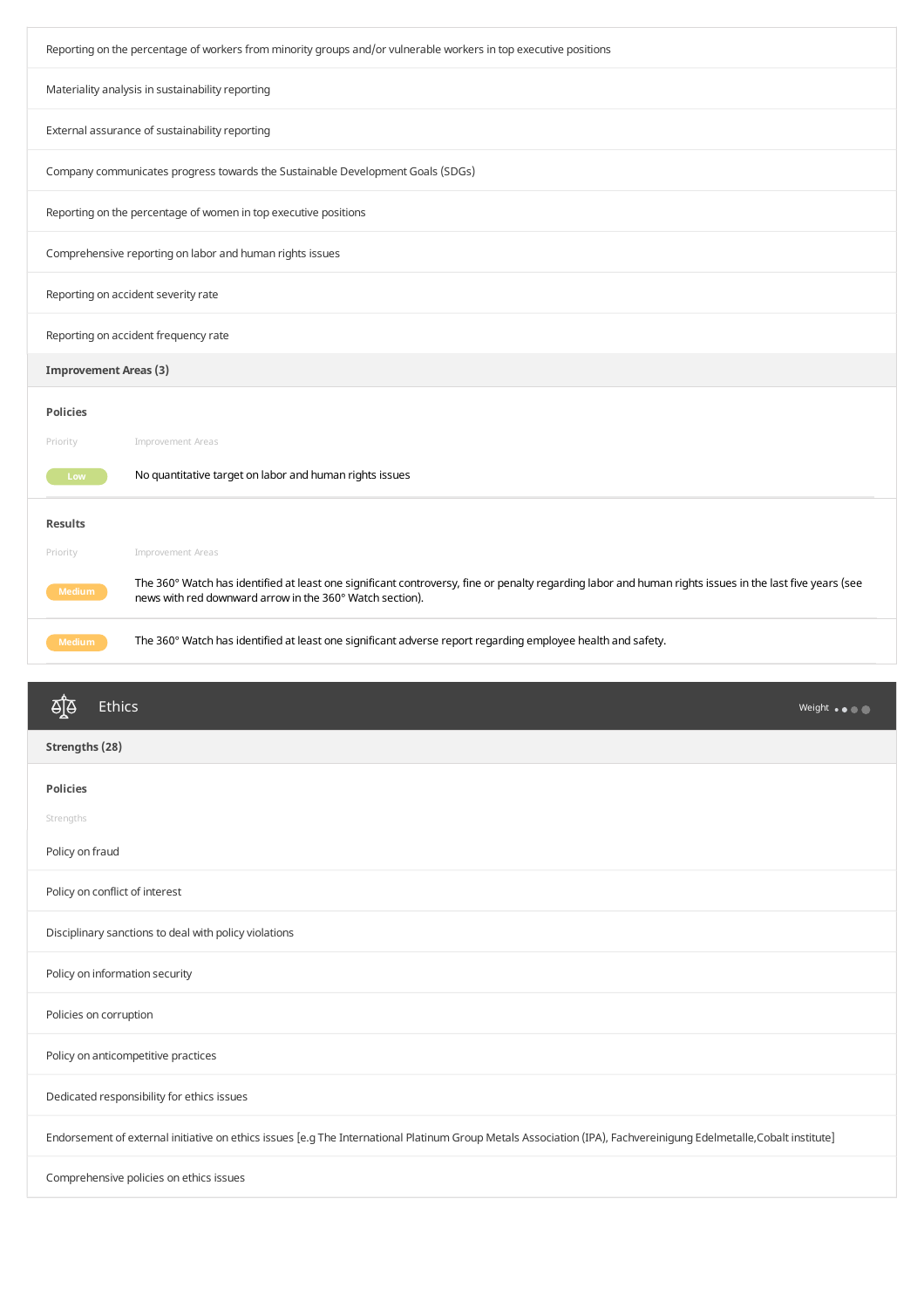| Endorsement of the United Nations Global Compact (UNGC)                                                                   |  |  |
|---------------------------------------------------------------------------------------------------------------------------|--|--|
| <b>Actions</b>                                                                                                            |  |  |
| Strengths                                                                                                                 |  |  |
| Whistleblower procedure for stakeholders to report anti-competitive practices                                             |  |  |
| Incident response procedure (IRP) to manage breaches of confidential information                                          |  |  |
| Whistleblower procedure to report ethics issues                                                                           |  |  |
| Implementation of a records retention schedule                                                                            |  |  |
| Information security risk assessments performed                                                                           |  |  |
| Audits of control procedures to prevent information security breaches                                                     |  |  |
| Awareness training to prevent information security breaches                                                               |  |  |
| Anti-competitive practices risk assessments performed                                                                     |  |  |
| Corruption risk assessments performed                                                                                     |  |  |
| Audits of control procedures to prevent corruption                                                                        |  |  |
| Awareness training performed to prevent corruption                                                                        |  |  |
| Specific approval procedure for sensitive transactions (e.g. gifts, travel)                                               |  |  |
| Awareness training performed to prevent anticompetitive practices                                                         |  |  |
| <b>Results</b>                                                                                                            |  |  |
| Strengths                                                                                                                 |  |  |
| Reporting in accordance with GRI Standards (option "Core")                                                                |  |  |
| Materiality analysis in sustainability reporting                                                                          |  |  |
| External assurance of sustainability reporting                                                                            |  |  |
| Company communicates progress towards the Sustainable Development Goals (SDGs)                                            |  |  |
| Standard reporting on ethics issues                                                                                       |  |  |
| <b>Improvement Areas (2)</b>                                                                                              |  |  |
| <b>Actions</b>                                                                                                            |  |  |
| Priority<br>Improvement Areas                                                                                             |  |  |
| Supporting documentation demonstrates a low level of coverage of ethics actions throughout the company operations<br>High |  |  |
| No conclusive documentation regarding an anti-corruption due diligence program on third parties<br>Low                    |  |  |
|                                                                                                                           |  |  |



 $\mathscr{O}$ 

Sustainable Procurement

Weight ...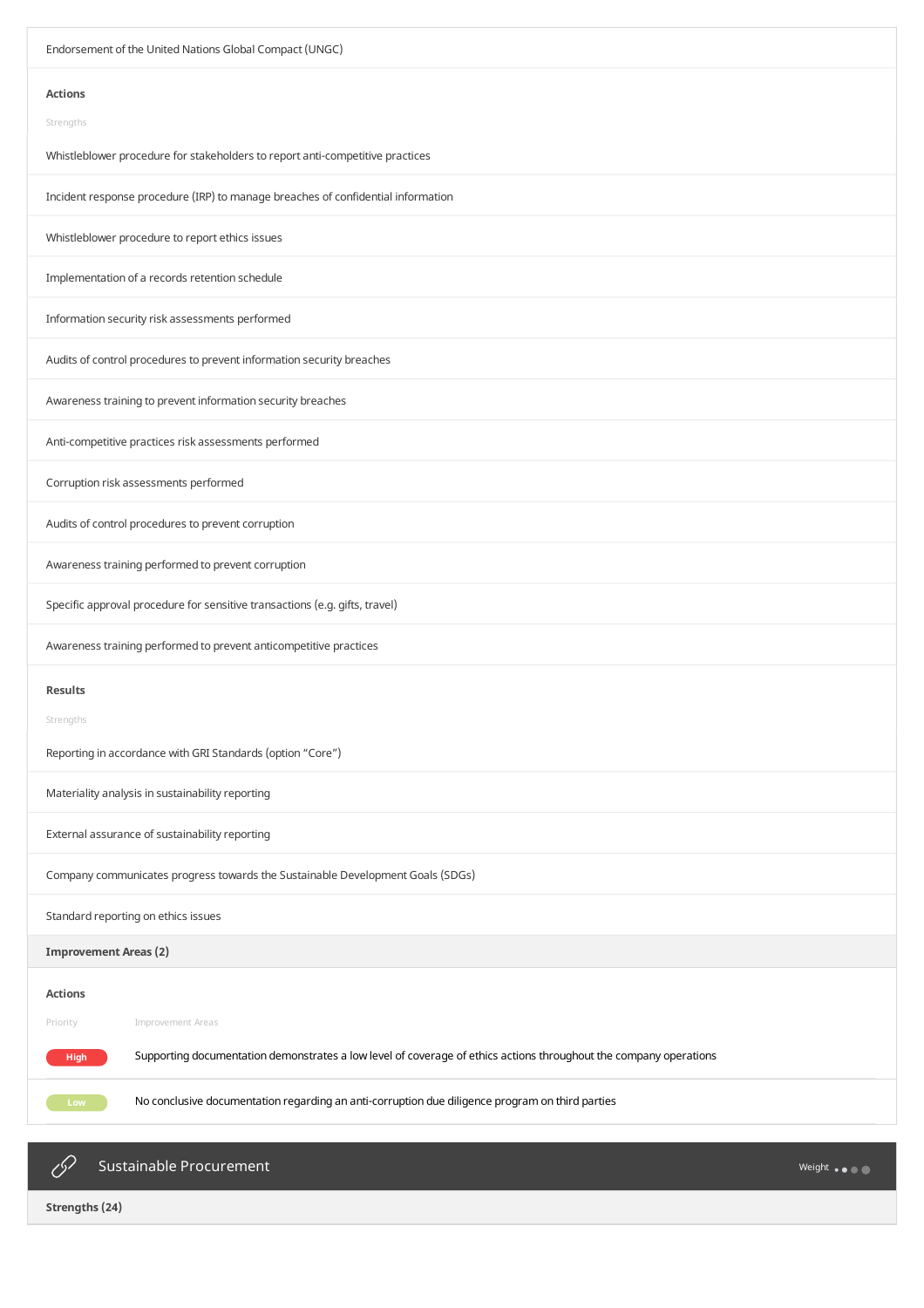#### **Policies**

Strengths

Endorsement of external initiative on sustainable procurement issues [i.e. Cobalt institute, Fachvereinigung Edelmetalle,Drive sustainability]

Endorsement of specific international or industry sector initiatives, set of principles, charters, frameworks on conflict minerals issues [European Partnership for Responsible Minerals]

The London Bullion Market Association (Responsible Gold)

Endorsement of the Responsible Minerals Initiative (RMI, formerly CFSI)

Policy on conflict minerals issues

Comprehensive sustainable procurement policies on both social and environmental factors

#### **Actions**

Strengths

Supporting documentation demonstrates a high level of coverage of sustainable procurement actions throughout the company supplier base/operations

Supplier sustainability code of conduct in place

Written communication sent to suppliers informing them of conflict minerals issues

Selected suppliers required to fill Conflict Minerals Reporting Template (CMRT)/other customized conflict mineral-related questionnaire

Investigation or traceability system of the supply chain (smelters, trades, mines) on conflict minerals due diligence (e.g. third party on site audit in place)

Detailed conflict minerals risk analysis (per product or purchasing category) across the supply chain (e.g. manufactures)

Inclusion of clauses on conflict minerals in contractual agreements

On-site audits of suppliers on environmental or social issues

Regular supplier assessment (e.g. questionnaire) on environmental or social practices

Training of buyers on social and environmental issues within the supplychain

Integration of social or environmental clauses into supplier contracts

Sustainability risk analysis (i.e. prior to supplier assessments or audits)

# **Results**

Strengths

Reporting in accordance with GRI Standards (option "Core")

Materiality analysis in sustainability reporting

External assurance of sustainability reporting

Company communicates progress towards the Sustainable Development Goals (SDGs)

Publication of Conflict Minerals Reporting Template (e.g. CMRT, other type of template)

Standard reporting on sustainable procurement issues

**Improvement Areas(3)**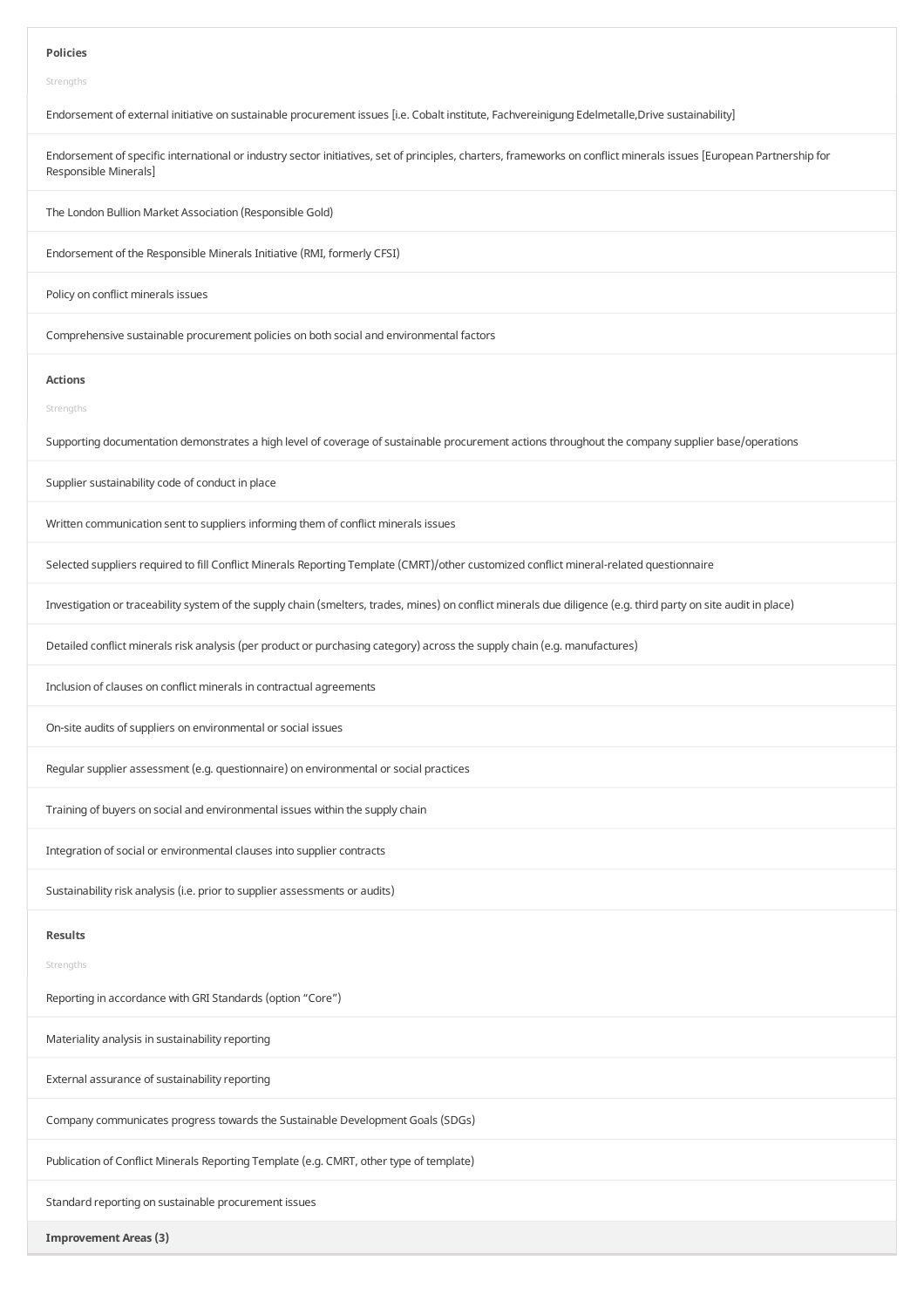| <b>Actions</b> |                                                                                                                                                                                                                                                                   |
|----------------|-------------------------------------------------------------------------------------------------------------------------------------------------------------------------------------------------------------------------------------------------------------------|
| Priority       | Improvement Areas                                                                                                                                                                                                                                                 |
| Low -          | Declares capacity building of suppliers on sustainability issues, but no supporting documentation available                                                                                                                                                       |
| Low -          | Declares a percentage of suppliers for which conflict minerals information is available (e.g. CMRT) but no supporting documentation                                                                                                                               |
| <b>Results</b> |                                                                                                                                                                                                                                                                   |
| Priority       | Improvement Areas                                                                                                                                                                                                                                                 |
| <b>Medium</b>  | The 360° Watch has identified at least one significant controversy, fine or penalty regarding sustainable procurement in the last five years (see news<br>with red downward arrow in the 360° Watch section). [allegations on procuring cobalt using child labor] |

# **360° Watch Findings**

# *9 December 2021*

#### **Une ONG classe Umicore et Solvay parmi les moins bons élèves en matière de durabilité**

https://www.lalibre.be/dernieresdepeches/belga/2021/12/09/une-ong-classe-umicore-etsolvay-parmi-les-moins-bons-eleves-en-matiere-dedurabilite-HC5JTESQSZAK7HHMOHO4W625NM/

Chaque année, l'ONG suédoise ChemSec, spécialisée dans les substances chimiques dangereuses, publie un classement des 50 plus grandes entreprises chimiques mondiales sur base de critères de durabilité. Dans le dernier en date, publié jeudi, Umicore et Solvay figurent parmi les moins bons élèves.

 $\oslash$  Environment  $\rightarrow$  No score impact

#### *6 December 2021*

# **Umicore in Hoboken to accept stricter lead-inblood standards[NL]**

https://www.vrt.be/vrtnws/nl/2021/12/06/umicore-inhoboken-moet-strengere-lood-in-bloednormenaccepteren/

The metal processing company Umicore in Hoboken must nevertheless apply stricter emission standards for lead. The province of Antwerp had imposed these stricter standards on them this year because there is still too much lead in the blood of children who live near the factory. But Umicore had appealed to the Flemish Minister for the Environment Demir (N-VA). And Umicore has now proved it wrong. Umicore is therefore obliged to invest extra in order to reduce lead emissions.

Environment **IMPACTES** Impacts score

**Accords d'entreprise chez Umicore Specialty Powders France**

*20 September 2021*

https://www.droits-salaries.com/325538973-umicorespecialty-powders-france/index.shtml

Les négociations entre la direction de UMICORE SPECIALTY POWDERS FRANCE et les instances représentatives du personnel ont abouti sur les accords et avenants suivants.Les résultats des négociations avec les partenaires sociauxchez UMICORE SPECIALTY POWDERS FRANCE précisent les droits, avantages et obligations de l'employeur et des salariés.

 $\frac{600}{\sqrt{1}}$ Labor & Human Rights  $\rightarrow$  No score impact

#### *21 May 2021*

# **Glencore, Umicore to trace battery cobaltwith blockchain technology**

https://www.euronews.com/2021/05/21/uk-glencorecobalt

Mining and trading company Glencore and other miners are joining forces with battery material supplier Umicore to make the cobalt used in electric cars traceable using blockchain technology.

# *18 March 2021*

# **RPT-Umicore boss pledges'green buffer zone' near Antwerp plant**

https://www.reuters.com/article/umicore-environmentidUSL1N2LG1HW

The head of Belgian battery maker Umicore said on Wednesday it would create a buffer zone near its Hoboken plant on the outskirts of Antwerp, after blood readings last year showed high levels of lead in children living nearby.

Environment  $\Rightarrow$  No score impact  $\bigcap_{\{1\}}$  Labor & Human Rights  $\Rightarrow$  No score impact

## *12 March 2021*

**"She would be a very differentchild if we didn'tlive here":"Pano"shows consequences of lead emissions at Umicore Hoboken [NL]**

https://www.vrt.be/vrtnws/nl/2021/03/12/de-kinderenvan-de-rekening/

The environmental permit of the metal processing company Umicore in Hoboken is based on twenty-year-old - outdated - scientific insights about the risks of lead in blood. This is apparent from a study that our report magazine "Pano" conducted together with Knack. In addition to lead, the emission of the carcinogenic substances arsenic and cadmium is problematic. The government announces a study into the influence of heavy metals on the inhabitants.

*日* 帶

 $\rightarrow$  No score impact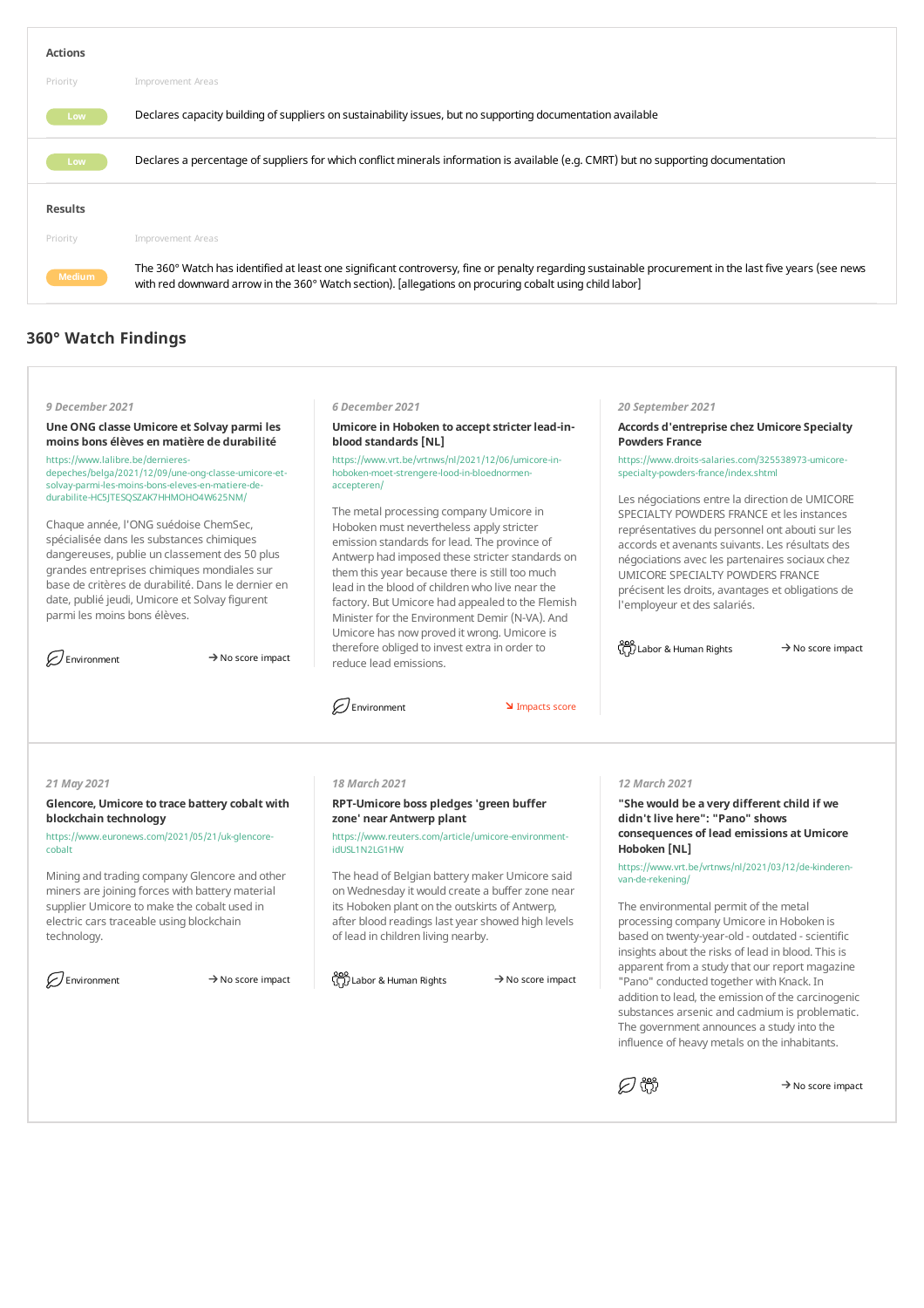#### *2 December 2020*

**Pollution aux métaux lourds dansle Gard : l'avenir de l'après-mine passe parle tribunal** https://www.midilibre.fr/2020/12/02/pollution-auxmetaux-lourds-dans-le-gard-lavenir-de-lapres-minepasse-par-le-tribunal-9232416.php

Une démarche afin de mettre enœuvre les gestions des résidus de laverie issus de l'exploitation minière par la société Umicore. Une contestation motivée pour Michel Sala, maire de Saint-Félix-de-Pallières, par le fait"que l'État ne doit pas se substituer mais doit prendre la responsabilité de l'entièreté de la question de la pollution.

 $\mathcal{D}$  Environment  $\rightarrow$  No score impact

## *30 September 2020*

**Umicore partially relocates and cuts 165 jobs** in Olen, union: "A bomb, the employees did **notsee thiscoming"[NL]**

https://www.vrt.be/vrtnws/nl/2020/09/30/umicoreschrapt-165-banen-in-olen-vakbond-dit-zal-inslaan-als/

Umicore will cut 165 jobs by 2023 as it moves part of its cobalt business to Finland. Last year, Umicore acquired the Kokkola refinery there, which it says is one of the largest cobalt refineries in the world. It would allowthemto produce on a larger scale.

ooo<br>GD Labor & Human Rights → No score impact CD Labor & Human Rights → No score impact

**Elevated blood lead levelsin Umicore employees. PVDA:"Forcing a company to**

*29 September 2020*

**produce cleanly"[NL]**

http://www.vrt.be/vrtnws/nl/2020/09/29/verhoogdeloodwaarden-in-bloed-van-personeelsleden-umicore-we/

Elevated lead levels have been found in the blood of two subcontractors of the metal processing company Umicore in Hoboken. Mie Branders of opposition party PVDA demands that the company disclose the blood values of all 1500 employees.

**Accords d'entreprise chez Umicore Autocat**

https://www.droits-salaries.com/500051495-umicore-

Les négociations entre la direction de UMICORE

représentatives du personnel ont abouti sur les accords et avenants suivants.Les résultats des négociations avec les partenaires sociaux chez UMICORE AUTOCAT FRANCE précisent les droits, avantages et obligations de l'employeur et des

AUTOCAT FRANCE et les instances

# *17 September 2020*

# **Anotherspike in pollution around Umicore factory [NL]**

http://www.demorgen.be/nieuws/opnieuw-piek-invervuiling-rond-fabriek-umicore~bb5b798e/? referrer=https%3A%2F%2Fwww.google.com%2F

Very high amounts of heavy metals were again recorded at the beginning of the summer in the area around the Umicore plant in Hoboken. This is the second highest measurement results of the past three years.

の器

 $\rightarrow$  No score impact

# *24 July 2020*

# **Umicore hasreported a fire today at a peripheral installation of the smelter at Umicore's Hoboken plant**

https://www.recyclingmagazine.com/2019/07/03/umicore-has-reported-a-firetoday-at-a-peripheral-installation-of-the-smelter-atumicores-hoboken-plant-no-casualties-are-reported-thefire-brigade-extinguished-the-fire-the-impacted-insta/

No casualties are reported. The fire brigade extinguished the fire. The impacted installation is currentlyshut downwhile the rest of the plant remains in operation.

 $\frac{800}{\binom{11}{2}}$ Labor & Human Rights  $\rightarrow$  No score impact

<u>၀၀၀</u><br>(၄၂) Labor & Human Rights → No score impact

salariés.

*15 July 2020*

autocat-france/index.shtml

**France**

#### *11 June 2020*

# **Umicore explainsthe role of the catalystin combating pollution**

https://naccar.com.br/2020/06/11/umicore-explica-opapel-do-catalisador-no-combate-a-poluicao/

Vehicles are responsible for a significant part of air pollution, with automobiles generating 72.6% of toxic gas emissions, according to a study by the Institute of Energy and Environment (IEMA). Thus, it is essential to focus on solutions to control these gases.

 $\mathcal{F}$  Environment  $\rightarrow$  No score impact

#### *29 May 2020*

# **Belgian Umicore signs deal with mining company Glencore to supply cobalt**

https://tweakers.net/nieuws/153414/belgische-umicoresluit-deal-met-mijnbouwbedrijf-glencore-voor-leveringkobalt.html

The Belgian materials technology group Umicore has entered into an agreement with the Swiss mining group Glencore for the supply of cobalt. This mineral, still an important part of batteries, comes fromCongo-Kinshasa in accordance with the deal.

Sustainable Procurement  $\rightarrow$  No score impact

#### *6 April 2020*

**Ipis Briefing March 2020 - Cobalt: Concerns Over Child LabourIn Artisanal Mining Should Not OvershadowThe Corruption In Large ScaleMining**

http://ipisresearch.be/publication/ipis-briefing-march-2020-cobalt-concerns-child-labour-artisanal-mining-notovershadow-corruption-large-scale-mining/

In January 2020, The NGO International Rights Advocates went a step further bysuing the hightech companies Apple, Alphabet (Google), Dell, Microsoft and Tesla for knowingly benefiting from and aiding and abetting the cruel and brutal use ofyoung children in DRC tomine cobalt on concessions of Kamoto Copper Company(KCC). KCC is owned by the Swiss Glencore company, the world's largest commodity producer and trader. Glencore also provides cobalt to Umicore, the supplier of these high-tech companies.



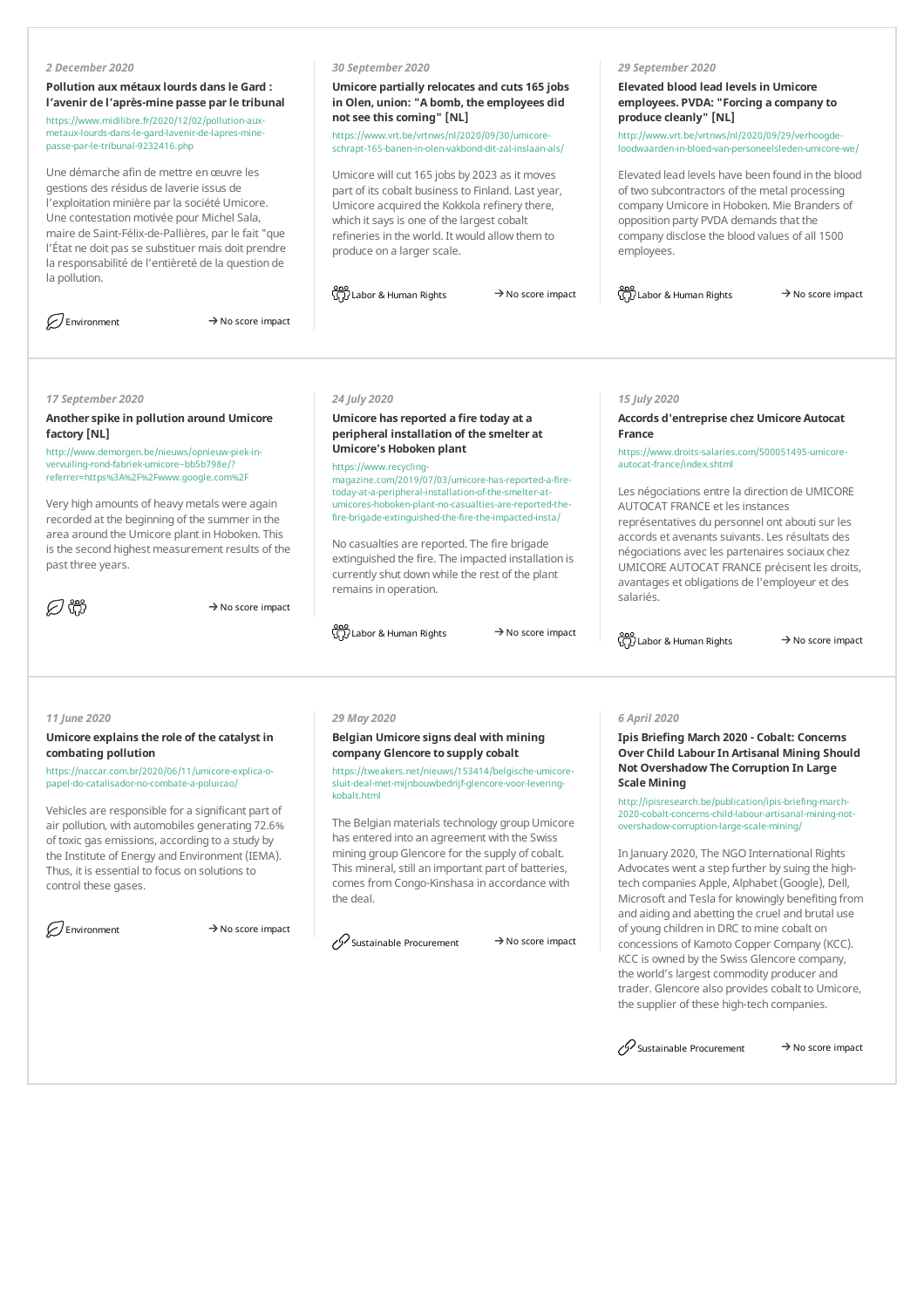# *2 March 2020*

# **Heavy fire in Umicore's warehouse in Hoboken**

http://www.mbs.news/a/2020/03/heavy-fire-in-umicoreswarehouse-in-hoboken-fire-fighting-hoboken.html

In the Antwerp district of Hoboken, a fire broke out Monday evening in a warehouse of material technology company Umicore. That says the Antwerp Fire Department Zone, which is on site with large resources. There is a lot of smoke development.Local residents are asked to keep windows and doors closed.

| ۰, |  |  |
|----|--|--|
|----|--|--|

 $\rightarrow$  No score impact

#### *23 January 2020*

### **42 Global Organizations Agree on Guiding Principlesfor Batteriesto Power Sustainable Energy Transition**

http://moderndiplomacy.eu/2020/01/23/42-globalorganizations-agree-on-guiding-principles-for-batteriesto-power-sustainable-energy-transition/

Batteries will be a major driver in reducing the carbon footprint of the transport and power sectors through the use of electric vehicles and renewable energy. To help companies and governments, the Global Battery Alliance designed 10 guiding principles for the creation of a sustainable batterychain by 2030. Organizations supporting the realization of a battery value chain that meets these principles include Umicore.



 $\rightarrow$  No score impact

#### *18 December 2019*

# **Death of children in the cobalt mines. The defendants are Apple, Google Dell and Tesla [PL]**

https://www.national-geographic.pl/artykul/smiercdzieci-w-kopalniach-kobaltu-pozwy-dla-apple-google-delli-tesla?

As many as fourteen children died or were seriously injured in Congolese cobalt mines, the raw material of which went to Apple, Google, Dell and Tesla equipment. The case resulted in a lawsuit for companies filed by International Rights Advocates on behalf of the injured children and their families.

 $\oslash$  Sustainable Procurement **IMP** Impacts score

*17 December 2019*

**Audi and Umicore use recycled cobalt and nickel [DE]**

http://www.electrive.net/2019/12/17/audi-und-umicoreverwenden-recycletes-kobalt-und-nickel/

Audi and Umicore have completed the test phase of their research cooperation. According to this, more than 90 percent of the cobalt and nickel can be recycled from the e-tron batteries. From January, the recycled materials will then be installed in new battery cells.

#### *9 December 2019*

# **Fire at Umicore's Hoboken plantin Belgium undercontrol**

http://www.euronews.com/2018/09/13/fire-at-umicoreshoboken-plant-in-belgium-under-control

Belgian materials and recycling group Umicore said a fire that broke out on Wednesday at its Hoboken plant is under control. The 30 employees working at the affected part of the site, which is currently shut, were evacuated and nobody was hurt.

Environment  $\rightarrow$  No score impact  $\bigcup_{\alpha \in \Pi} \text{C}$  Labor & Human Rights  $\rightarrow$  No score impact

*25 November 2019*

# **Richey v. Umicore Precious Metals Chemistry USA, LLC**

https://unicourt.com/case/pc-db5-richey-v-umicoreprecious-metals-chemistry-usa-llc-266763

On 11/25/2019 Richey filed a Civil Right -Employment Discrimination lawsuit against Umicore Precious Metals Chemistry USA, LLC. This case was filed in U.S. District Courts, Oklahoma Northern District. The Judges overseeing this case are John E Dowdell and Jodi F Jayne. The case status is Pending - Other Pending.

 $\frac{800}{\sqrt{1}}$ Labor & Human Rights  $\rightarrow$  No score impact

*7 November 2019*

#### **OSHA Penalty forserious H& S Standard Violation**

https://www.osha.gov/pls/imis/establishment.inspection\_detail? id=1443280.015

In November 2019, Umicore Specialty Materials Recycling, Llc's facility in Wickliffe, OH, was fined USD 6,087 for one serious violation of U.S. OSHA health and safety standards.

<u>ooo</u><br>【刀 Labor & Human Rights **Impacts score** 

# *19 October 2019*

#### **Umicore and IndustriALL renewGlobal Framework Agreement**

http://www.industriall-union.org/umicore-and-industriallrenew-global-framework-agreement

In a signing ceremony at the ILO in Geneva, Umicore and IndustriALL Global Union renewed their Global Framework Agreement on Sustainable Development for another four-year period. The renewed agreement covers human rights, including collective bargaining and equal opportunities, with a newsection on violence and harassment at work with a reference to the newly adopted ILO Convention 190, safe and healthy working conditions and environmental issues.



#### $\rightarrow$  No score impact

*4 October 2019*

**Umicore accusé de pollution dansle Gard**

https://www.lecho.be/entreprises/matierespremieres/umicore-accuse-de-pollution-dans-legard/10168666.html

Le géant minier gérait entre 1914 et 1971 plusieurs mines dans le sud de la France. Aujourd'hui à l'arrêt, ces mines continuent de polluer les sols, les eaux, les végétaux avec des répercussions sur la santé des riverains.Les autorités attaquent, Umicore se défend.

Environment V Impacts score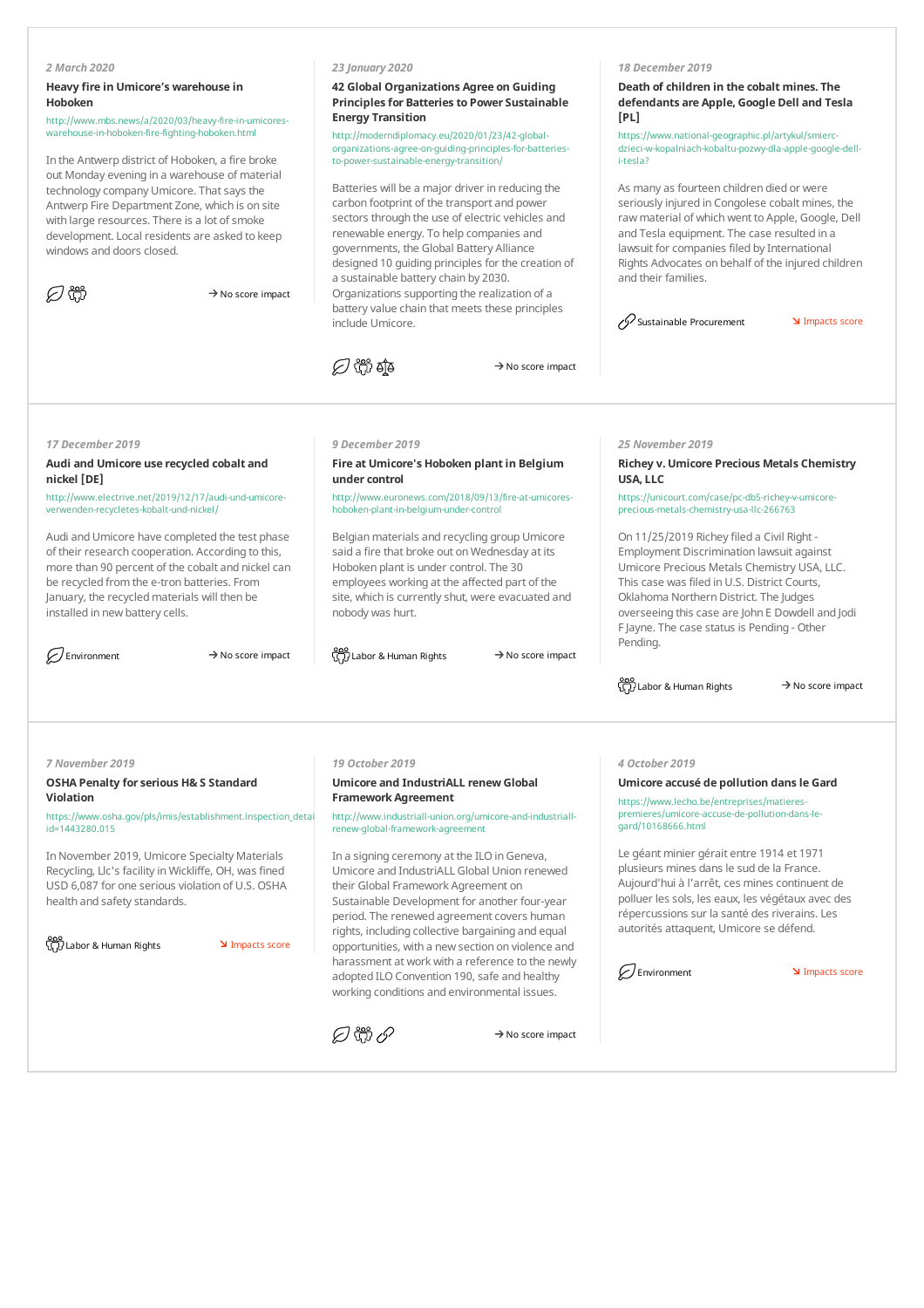| 11 July 2019<br><b>OSHA Penalty for Serious H&amp;S Standard</b><br>Violation(s)<br>http://www.osha.gov/pls/imis/establishment.inspection detail<br>id=1443280.015<br>In July, 2019, Umicore Specialty Materials<br>Recycling, Llc in Wickliffe, OH, was proposed a<br>USD 6,087 penalty for a serious violation of U.S.<br>OSHA health and safety standards.<br>ြို့ Labor & Human Rights<br>Impacts score | 12 March 2019<br>Umicore à Florange : une grève ce vendredi<br>http://www.republicain-lorrain.fr/edition-de-thionville-<br>hayange/2019/03/12/umicore-a-florange-une-greve-ce-<br>vendredi<br>Les syndicats FO et CFE-CGC ont déposé un<br>préavis de grève pour vendredi, sur le site de<br>l'équipementier belge Umicore à Florange.<br>L'objet de la grogne ? La dégradation des<br>conditions de travail. | 1 February 2019<br>Union of Metalworkers Obtain PLR of BRL<br>6,160.00 at Umicore [PT]<br>http://fsindical.org.br/forca/sindicato-dos-metalurgicos-<br>obtem-plr-de-r-6-16000-na-umicore<br>The value was reached because the workers<br>exceeded the goals of the Participation<br>agreement. The second installment, which<br>reaches R \$ 3,960.00, will be paid in February.<br>The PLR will total $R $ 6,160.00$ . |
|-------------------------------------------------------------------------------------------------------------------------------------------------------------------------------------------------------------------------------------------------------------------------------------------------------------------------------------------------------------------------------------------------------------|---------------------------------------------------------------------------------------------------------------------------------------------------------------------------------------------------------------------------------------------------------------------------------------------------------------------------------------------------------------------------------------------------------------|-------------------------------------------------------------------------------------------------------------------------------------------------------------------------------------------------------------------------------------------------------------------------------------------------------------------------------------------------------------------------------------------------------------------------|
|                                                                                                                                                                                                                                                                                                                                                                                                             | တ္သို Labor & Human Rights<br>$\rightarrow$ No score impact                                                                                                                                                                                                                                                                                                                                                   | ထိ<br>(၂၂) Labor & Human Rights<br>$\rightarrow$ No score impact                                                                                                                                                                                                                                                                                                                                                        |
|                                                                                                                                                                                                                                                                                                                                                                                                             |                                                                                                                                                                                                                                                                                                                                                                                                               |                                                                                                                                                                                                                                                                                                                                                                                                                         |
| 25 January 2019                                                                                                                                                                                                                                                                                                                                                                                             | 21 January 2019                                                                                                                                                                                                                                                                                                                                                                                               | 1 November 2018                                                                                                                                                                                                                                                                                                                                                                                                         |
| Estas son las empresas más sustentables del<br>mundo y ninguna es mexicana                                                                                                                                                                                                                                                                                                                                  | Fire brigade at Umicore in Gmünd [DE]<br>https://www.schwaebische-post.de/p/1746372/                                                                                                                                                                                                                                                                                                                          | Audi, Umicore Develop Closed Loop Battery<br>Recycling                                                                                                                                                                                                                                                                                                                                                                  |
| https://expansion.mx/empresas/2019/01/25/empresas-<br>mas-sustentables-del-mundo-y-ninguna-mexicana                                                                                                                                                                                                                                                                                                         | The fire brigade was at the Umicore company in                                                                                                                                                                                                                                                                                                                                                                | https://www.waste360.com/e-waste/audi-umicore-<br>develop-closed-loop-battery-recycling                                                                                                                                                                                                                                                                                                                                 |
| Las únicas compañías latinoamericanas entre las<br>100 compañías más sustentables del mundo son<br>brasileñas, según el listado que elabora<br>Corporate Knights.                                                                                                                                                                                                                                           | Klarenbergstrasse on Monday around 17:15: a<br>plastic basin used for electroplating, in which acid<br>was stored, leaked. According to the police, this<br>was presumably triggered by a short circuit in the<br>plant.                                                                                                                                                                                      | The two companies are developing a closed loop<br>for components of high-voltage batteries that can<br>be reused.                                                                                                                                                                                                                                                                                                       |
| D th of A M themes<br>$\rightarrow$ No score impact                                                                                                                                                                                                                                                                                                                                                         | တ္သို Labor & Human Rights<br>$\rightarrow$ No score impact                                                                                                                                                                                                                                                                                                                                                   | Environment<br>$\rightarrow$ No score impact                                                                                                                                                                                                                                                                                                                                                                            |
|                                                                                                                                                                                                                                                                                                                                                                                                             |                                                                                                                                                                                                                                                                                                                                                                                                               |                                                                                                                                                                                                                                                                                                                                                                                                                         |
| 15 October 2018                                                                                                                                                                                                                                                                                                                                                                                             | 10 October 2018                                                                                                                                                                                                                                                                                                                                                                                               | 14 September 2018                                                                                                                                                                                                                                                                                                                                                                                                       |
| Umicore is going to recycle BMW's electric<br>batteries [NL]                                                                                                                                                                                                                                                                                                                                                | Industrial accident victim's family files<br>wrongful death suit in Marshall County                                                                                                                                                                                                                                                                                                                           | Cobalt mining continue to be controversial for<br>manufacturers                                                                                                                                                                                                                                                                                                                                                         |
| http://www.tijd.be/ondernemen/auto/umicore-gaat-<br>batterijen-elektrische-bmw-s-recycleren/10059093.html                                                                                                                                                                                                                                                                                                   | http://www.waff.com/2018/10/10/industrial-accident-<br>victims-family-files-wrongful-death-suit-marshall-county/                                                                                                                                                                                                                                                                                              | https://financeandmarkets.com/cobalt-mining-continue-<br>to-be-controversial-for-manufacturers/                                                                                                                                                                                                                                                                                                                         |

According to some environmental organizations, the electric car, which does not emit CO2, is less environmentally friendly than it appears to be, because the battery production process is polluting and the batteryis difficult to re-use as residual waste. The German car manufacturer BMWwants to tackle this weakness nowand closes a technological partnership with the Swedish batterymanufacturer Northvolt and the Belgian materials and recycling group Umicore.

 $\mathcal D$  Environment  $\rightarrow$  No score impact

The family of a construction worker who died in an industrial accident in Marshall County has now filed a wrongful death suit. The bottom line is theyclaimUmicore was negligent.

 $\frac{800}{\pi}$ Labor & Human Rights  $\rightarrow$  No score impact

The US technology giant Apple and the German carmaker Volkswagen AG, as well as another 20 world manufacturers, justified by the Amnesty International report two years ago. It states that some of the cobalt used bycompanies to produce batteries is mined in Congo, where the conditions are extremely heavy and child labor is exploited.

Sustainable Procurement **IMP** Impacts score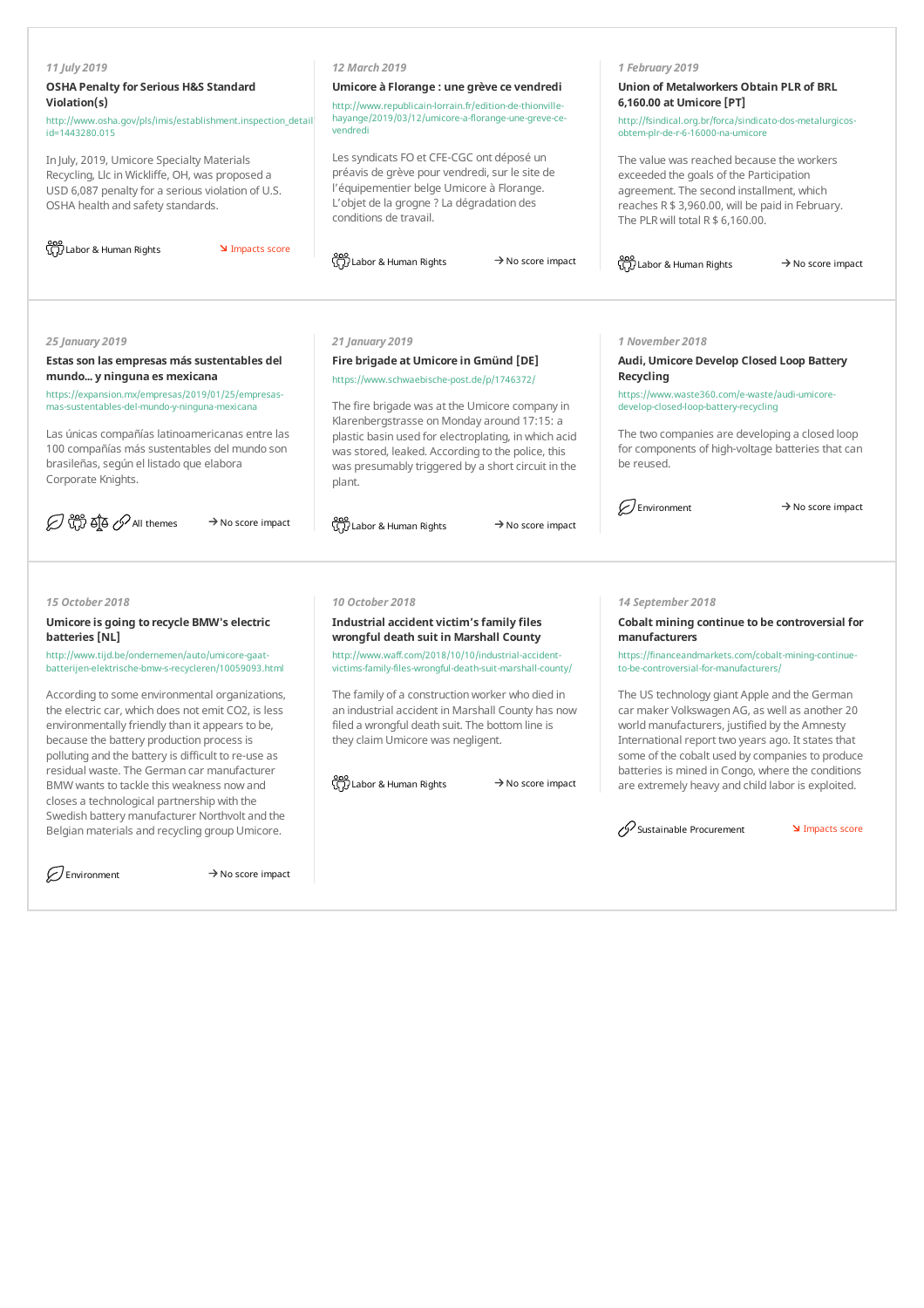## *12 September 2018*

# **Fire breaks out at Umicore's Hoboken plantin Belgium**

http://news.trust.org//item/20180912074945-tusqy/

A fire broke out on Wednesday morning at the Hoboken plant of Belgian materials and recycling group Umicore a companyspokeswoman said, confirming reports in the Belgian media."The fire brigade is there and no people are hurt," said Marjolein Scheers."The cause of the fire is still unknown."

 $\frac{800}{\binom{11}{11}}$ Labor & Human Rights  $\rightarrow$  No score impact

# *15 August 2018*

#### **Fire at Umicore cleared quickly [DE]**

http://www.op-online.de/region/hanau/feuer-umicoreindustriepark-wolfgang-hanau-rasch-geloescht-10122409.html

On Tuesday at Umicore in the Industrial Park Wolfgang around 21.50 clock, there was a fire in a production plant.Nobody was injured. Also, measurements showed that neighborhood and environment were not at risk. After only 30 minutes, the plant fire department of the Wolfgang Industrial Park had extinguished the fire. The forces of the Hanau fire brigade were on site for support. The authorities were informed immediately. According to Umicore, the cause of the fire was not yet clear.

<u>ooo</u><br>G刀 Labor & Human Rights → No score impact

# *11 June 2018*

**IPE Supervision Recordscites Ganzhou Yi Hao YouMei Ke Industry Co.,Ltd [CN]**

http://wwwen.ipe.org.cn/IndustryRecord/regulatoryrecord.aspx?companyId=47606&dataType=0&isyh=0

On April 13, 2018, the environmental supervision and lawenforcement personnel of the Shengzhou Environmental Protection Bureau carried out a regulatory inspection at Ganzhou Yi Hao You Mei Ke Industry Co., Ltd. andsampling and testing of the company's 10 tons biomass burning boiler and 15 tons of fluidized boiler. The mean value of soot conversion (mg/m3) of the 10 ton biomass burning boiler was 141.8, exceeding the "Boiler Air Pollutant Emission Standard" (GB13271-2014). The company was issued a RMB 10,000 fine.

 $\mathcal{D}$  Environment  $\rightarrow$  No score impact

#### *18 May 2018*

# **Workers at Umicore spontaneously lay down the work [NL]**

http://www.gva.be/cnt/dmf20180518\_03519577/arbeidersbij-umicore-leggen-spontaan-het-werk-neer

Dozens of workers at the recycling company Umicore in Hoboken have spontaneously put downwork on Friday. They are tired of the high workload. The production was disrupted due to the spontaneous action.

<u>ooo</u><br>G刀 Labor & Human Rights → No score impact

#### *2 May 2018*

**Incendie à l'usine Umicore à Angleur: le plan communal d'urgence levé une foisla situation souscontrôle (photos)**

http://www.sudinfo.be/id52015/article/2018-05- 02/incendie-lusine-umicore-angleur-le-plan-communaldurgence-leve-une-fois-la

Un incendie s'est déclaré ce mercredivers 21h40 au sein de l'usine Umicore, installée dans la rue Denis Lecocq, à Angleur. Les ouvriers ont tout d'abord tenté d'éteindre le feu avec leurs propres moyens, mais ont finalement dû faire appel aux pompiers de Liège.Le feu a pris dans une ligne de poudre de zinc, ce qui a empêché les hommes du feu d'utiliser les lances à incendie. Ils ont donc dû faire appel à un conteneur à poudre pour venir à bout du sinistre.

 $\frac{800}{32}$ Labor & Human Rights  $\rightarrow$  No score impact

*25 April 2018*

# **Umicore Offers Smoking Staff Alternatives [NL]**

http://www.gezondleven.be/nieuws/umicore-biedtrokende-medewerkers-alternatieven

In the past, Umicore employees were able to take smoke breaks and smoke wherever they wanted. A bad thing for the productivity and costs in the company. The management took action andwith this also committed to the health of its employees.The purpose of the action? Less smoke and smoke locations in the company.With success: nowsmoking can only be done at a fixed time in a smoking zone. Half of the smokers showed commitment to quit smoking and almost 1 in 3 stopped effectively."Notso obvious",says Veerle Frederickx, company doctor Umicore Olen. "But with a correct approach, everycompanycan do the same."

 $\frac{000}{\sqrt{1}}$ Labor & Human Rights  $\rightarrow$  No score impact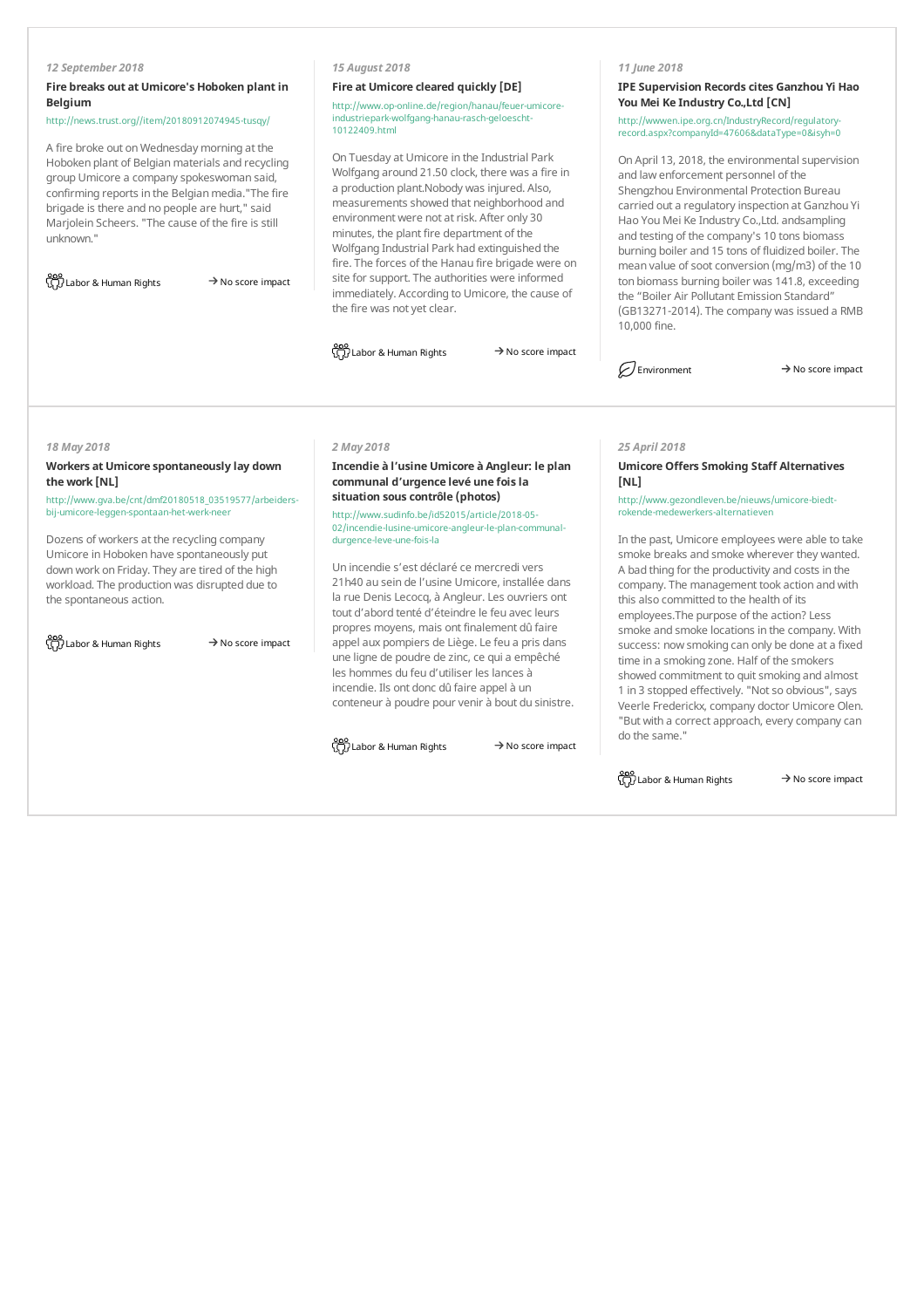# *2 October 2017*

# **The only gold factory in the Netherlands closesits doors[NL]**

https://www.parool.nl/amsterdam/enige-goudfabriekvan-nederland-sluit-deuren~a4519681/

The Netherlands loses its only gold factory. The production branch of Schöne Edelmetaal from Noord ends after 278 years.

| <u>၀၀၀</u><br>ယူဉ် Labor & Human Rights | $\rightarrow$ No score impact |
|-----------------------------------------|-------------------------------|
|                                         |                               |

#### *11 September 2017*

#### **Umicore staff in shock [DE]**

http://www.verlagshaus-jaumann.de/inhalt.rheinfeldenumicore-belegschaft-in-schockstarre.48e3c8b8-04da-46ba-97f7-bcb589673efa.html

The approximately 400 employees of the Rheinfelder site of the automotive supplier Umicore have been in shock for nearly a year now.Rheinfelden."Since the decision in the fall of last year to close our Rheinfelden site by 2020, we are making very little progress with the social plan," reports Works Council Chairman Jörg Heinig. On the contrary: "The original intention that at least 120 employees can change to the location Bad Säckingen, Umicore has already cashed again. The Economic Committee informed us at the end of July that another 35 workers will lose their jobs at Umicore."

 $\frac{800}{\sqrt{1}}$ Labor & Human Rights  $\rightarrow$  No score impact

#### *31 August 2017*

# **OSHA Penalty for Serious H&S Standard Violation**

http://www.osha.gov/pls/imis/establishment.inspection\_detail? id=1260217.015

In August 2017, Umicore Specialty Materials Recycling Llc inWickliffe, OH, was fined \$2,909 for one serious violation of U.S. OSHA health and safety standards.

 $\frac{800}{32}$ Labor & Human Rights **Impacts score** 

#### *24 August 2017*

# **U.S. EPA Unilateral Administrative Order without Adjudication against Palm CommoditiesInternational, LLC**

https://echo.epa.gov/enforcement-case-report?id=04- 2017-9153

In August 2017, Palm Commodities International, LLC in Lavergne, TN, had pesticide denied entry in the U.S. for not complying with FIFRA 17C Importation regulations.

 $\oslash$  Environment  $\rightarrow$  No score impact

#### *8 May 2017*

# **Umicore investit dansles batteries pour voitures électriques**

http://deredactie.be/cm/vrtnieuws.francais/Economie/1.29727

L'entreprise belge spécialisée dans la technologie des matériaux avancés a annoncé ce lundi son intention d'investir 300 millions d'euros, entre 2017 et 2019, pour accroitre sa capacité de production en matériaux cathodiques pour les batteries rechargeables des voitures électriques et hybrides.

 $\mathcal{D}$  Environment  $\rightarrow$  No score impact

#### *26 April 2017*

# **BASF and Argonne Settle With Umicore**

http://www.chemanager-online.com/en/newsopinions/headlines/basf-and-argonne-settle-umicore

German chemical giant BASF and Chicago, USAbased Argonne National Laboratory have settled out of court their running patent disputes with Belgium's Umicore. The two companies said they had agreed to license the technology to the Belgian company to make, use, sell, offer to sell, distribute and import nickel-manganese-cobalt (NMC)cathode material for lithium-ion batteries in the US under their US patents.Action had been pending in the US District Court for the District of Delaware. The parties said, however, they planned to file a petition for rescission of the existing limited exclusion order with the International Trade Commission (ITC).

**ITC Finds Umicore In Violation Of Section 337 In Certain Lithium Metal Oxide Cathode**

http://www.itcblog.com/7689-itc-finds-umicore-inviolation-of-section-337-in-certain-lithium-metal-oxide-

On January 26, 2017, the International Trade Commission ("Commission") issued its opinion

*8 February 2017*

**Materials(337-TA-951)**

cathode-materials-337-ta-951

 $\overrightarrow{AB}$  Ethics  $\rightarrow$  No score impact

#### *1 March 2017*

**[IPE NEWS 1] 2017 IPE Supervision Records, Umicore marketing services(shanghai) co., ltd. [CN]**

http://www.ipe.org.cn/IndustryRecord/regulatoryrecord.aspx? companyId=11780696&dataType=0&isyh=0&showtype=0

InMarch, 2017, Umicore marketing services (shanghai) co., ltd. was fined 10,000 yuan by Yangshan Port Maritime Bureau for Prevention of Pollution from Ships Regulations of the marine environment.

| Environment |
|-------------|
|             |

 $\sum$  Impacts score

#### *11 February 2017*

# **Umicore after newincident:"No dangerto the neighborhood"[NL]**

http://www.gva.be/cnt/dmf20170211\_02725662/umicorena-nieuw-incident-geen-gevaar-voor-de-buurt

It has been observed that the level of lead emissions at the Hoboken refinery of Umicore has increased. This has negatively affected the health of several children near the refinery. The level of the emissions exceed the standards set.

#### $\mathcal{D}$  Environment  $\rightarrow$  No score impact

finding a violation of Section 337 in Certain Lithium Metal Oxide Cathode Materials, Lithium-Ion Batteries for Power Tool Products Containing Same, and Power Tool Products with Lithium-Ion Batteries Containing Same (Inv. No. 337-TA-951).

 $\overrightarrow{O}$ Ethics  $\rightarrow$  No score impact